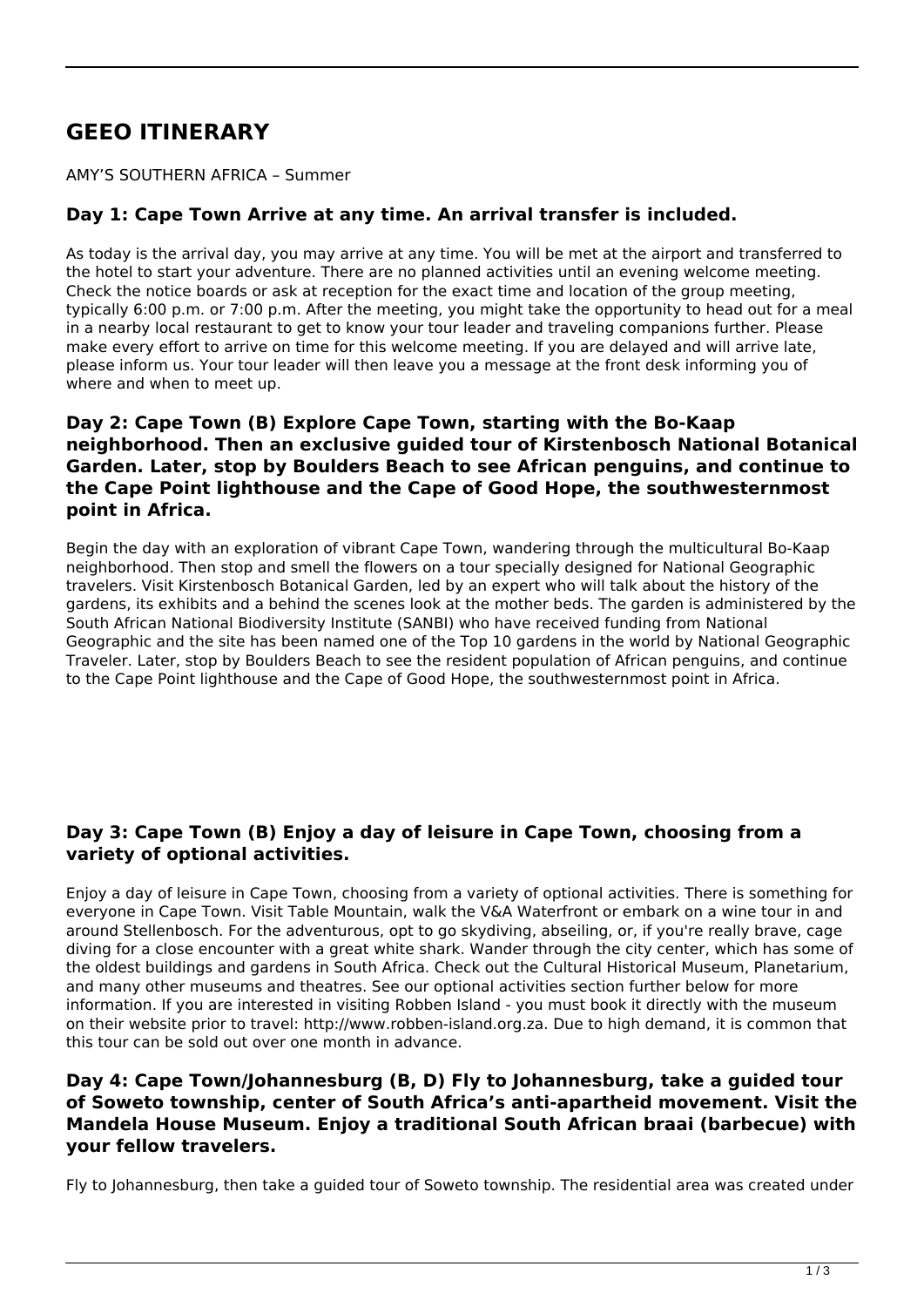apartheid and played a significant role in bringing the issues of segregation to the forefront. The antiapartheid movement was launched here by its most famous resident, Nelson Mandela. Visit the Mandela House Museum and learn about this painful chapter in the country's history. In the evening, we will have a traditional South African braai (barbecue) with your fellow travellers. Enjoy a spread of grilled meats, vegetables, and homemade salads, and talk with your friendly hosts about life in South Africa. Approximate travel time: 2 hrs by plane

#### **Day 5: Johannesburg/Greater Kruger Area (B, D) Drive on the magnificent Panorama Route. Stop at Blyde River Canyon and Bourke's Luck Potholes. Continue to our tented camp and have a South African dinner in a boma.**

Set out towards Kruger National Park via the magnificent Panorama Route, one of the world's most picturesque drives. Make stops at the dramatic Blyde River Canyon and Bourke's Luck Potholes, and take in panoramic views of the forest-covered valley from the God's Window viewpoint. Continue to our tented camp near Kruger National Park and savor a delicious South African dinner in a boma. Approximate travel time: 7-8.5 hrs by private vehicle

#### **Day 6: Kruger National Park (B, D) Rise early and climb aboard an open jeep for a full-day safari in Kruger National Park.**

Rise early and climb aboard an open jeep for a full-day safari in Kruger National Park—home to an extraordinary array of large mammals. Spot elephants, lions, giraffes, and perhaps elusive leopards as we explore this breathtaking wilderness of savanna and scrubland. At over 19,000 sq km (7,500 sq mi), Kruger is one of the largest and most impressive animal reserves in the world. With 147 species, Kruger has more species of large mammals than any other park on the continent. Return to our lodge in the evening, where you can take some time to relax on the deck and enjoy the nocturnal sounds of the bush.

#### **Day 7: Greater Kruger Area/Karongwe Reserve (B, L, D) Travel to the Karongwe Private Game Reserve and meet with a researcher from the Cheetah Metapopulation Project. The researcher then joins us for a wildlife-viewing excursion through the reserve.**

Travel to the Karongwe Private Game Reserve, a pristine wildlife sanctuary located in the Greater Kruger area. Meet with a researcher from the Endangered Wildlife Trust's Cheetah Metapopulation Project—a program funded in part by National Geographic's Big Cats Initiative—and learn about efforts to protect the region's cheetahs and other carnivores. The researcher then joins us for a wildlife-viewing excursion through the reserve. For the next two days, enjoy ranger-led morning and evening wildlife safari drives in an open safari vehicle in Karongwe Nature Reserve. Search for buffaloes, elephants, leopards, lions, and rhinos – Africa's famed Big Five. With over 9,000 hectares (22,240 acres) of supreme African bushveld, Karongwe Private Game Reserve is home to many creatures, and our safari drives provide several opportunities for wildlife viewing. We use various accommodations within the reserve (the location is based on availability). During your time here, you will either stay in lodge rooms or very comfortable permanent tents (both of equal quality and with similar amenities). On some occasions, if space is unavailable, we may need to change accommodations or even use a different private reserve. In such a case, be assured we will choose other lodges or comfort camps (of equal quality) within the Greater Kruger area. Approximate travel time: 3 hrs by private vehicle

#### **Day 8: Karongwe Reserve (B, L, D) Spend the day exploring Karongwe on morning and afternoon safaris with our local guides.**

Wake up before the sun (around 5 am) and sip your morning coffee before heading out on a morning wildlife safari drive. Return to the lodge for brunch and some leisure time. Converse on the deck, walk the grounds and gardens and enjoy high tea. Following tea, it's time for a late afternoon safari drive. After spotting tons of wildlife, it's time to return to camp and freshen up before dinner.